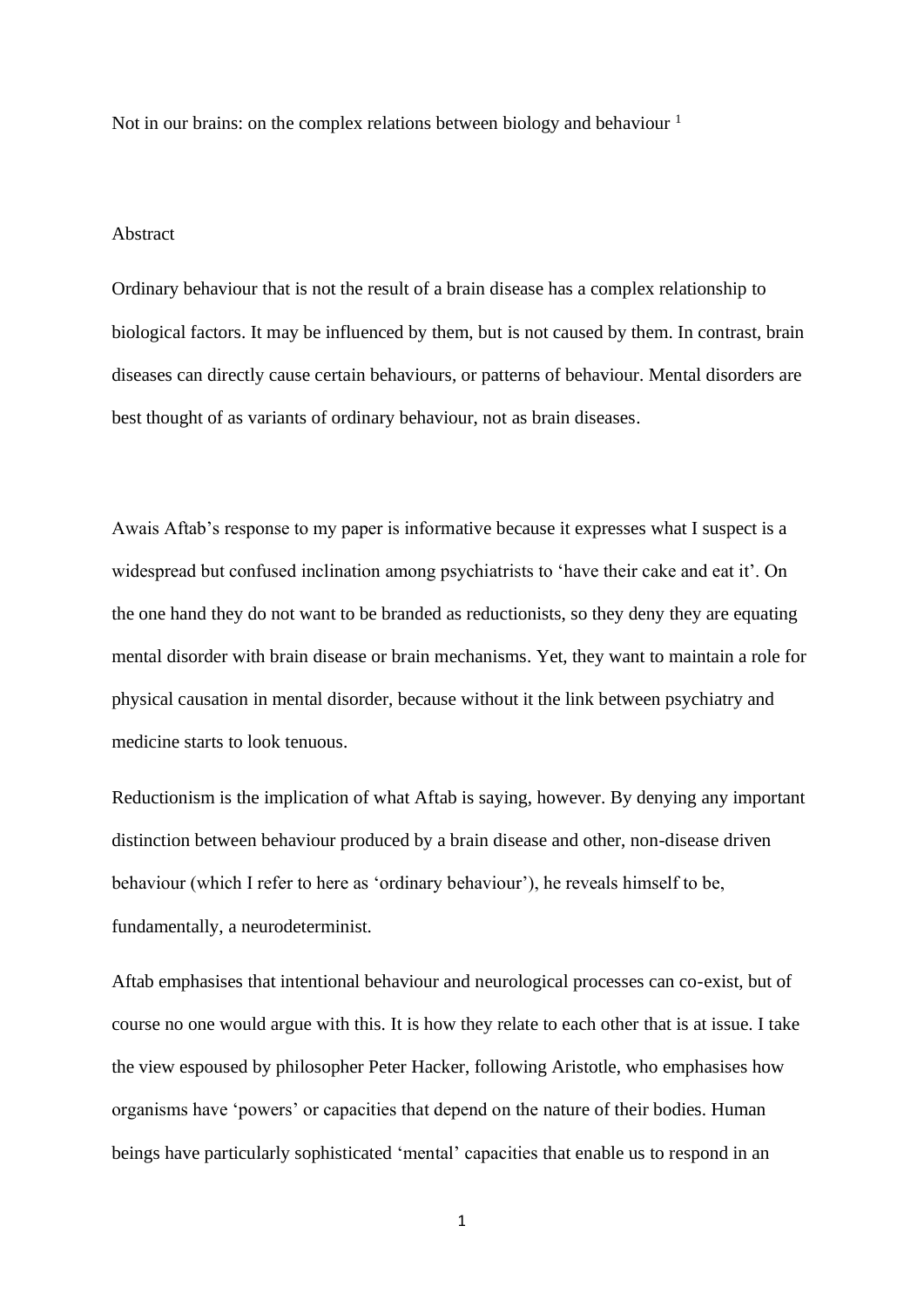intricate and flexible way to the world around us. According to this view, we have agency or individuality, which is a consequence of the particular biological makeup of the human organism (Hacker, 2010).

I am not suggesting, therefore, that self-determined (as opposed to disease-determined) behaviour is immune from biological influence. What I am doing is distinguishing brain disease, which is a specific situation in which there is a direct causal link between a biological process and behaviour, from ordinary behaviour. Although there is a complex interaction between biology and agency, it is wrong to think of ordinary behaviour being caused by a biological process in the same way. Aftab, in contrast, wants to blur this distinction, calling it a 'false binary.'

I devoted a good proportion of my original paper to the reasons why behaviour is the central issue. I am not denying that we can and do have personal experiences that do not manifest in behaviour, including ordinary sensations, thoughts and moods and less familiar ones such as hallucinations and extreme moods. These are conceptually inextricably linked to outward behaviour, however, in that the constitutive criteria for the application of mental concepts are behavioural. We recognise what we call mental disorders on the basis of particular patterns of behaviour, including speech and communication.

Aftab is correct that brain diseases rarely eliminate agency altogether. The man with the brain tumour I used as an example is still making decisions and undertaking complex actions, just like people with advanced dementia. The disease does not fully determine each decision they make, but it circumscribes these decisions. It causes the individual to show an uncharacteristic *pattern* of behaviour, which is the result of the brain disease and not an expression of the individual's agency or character.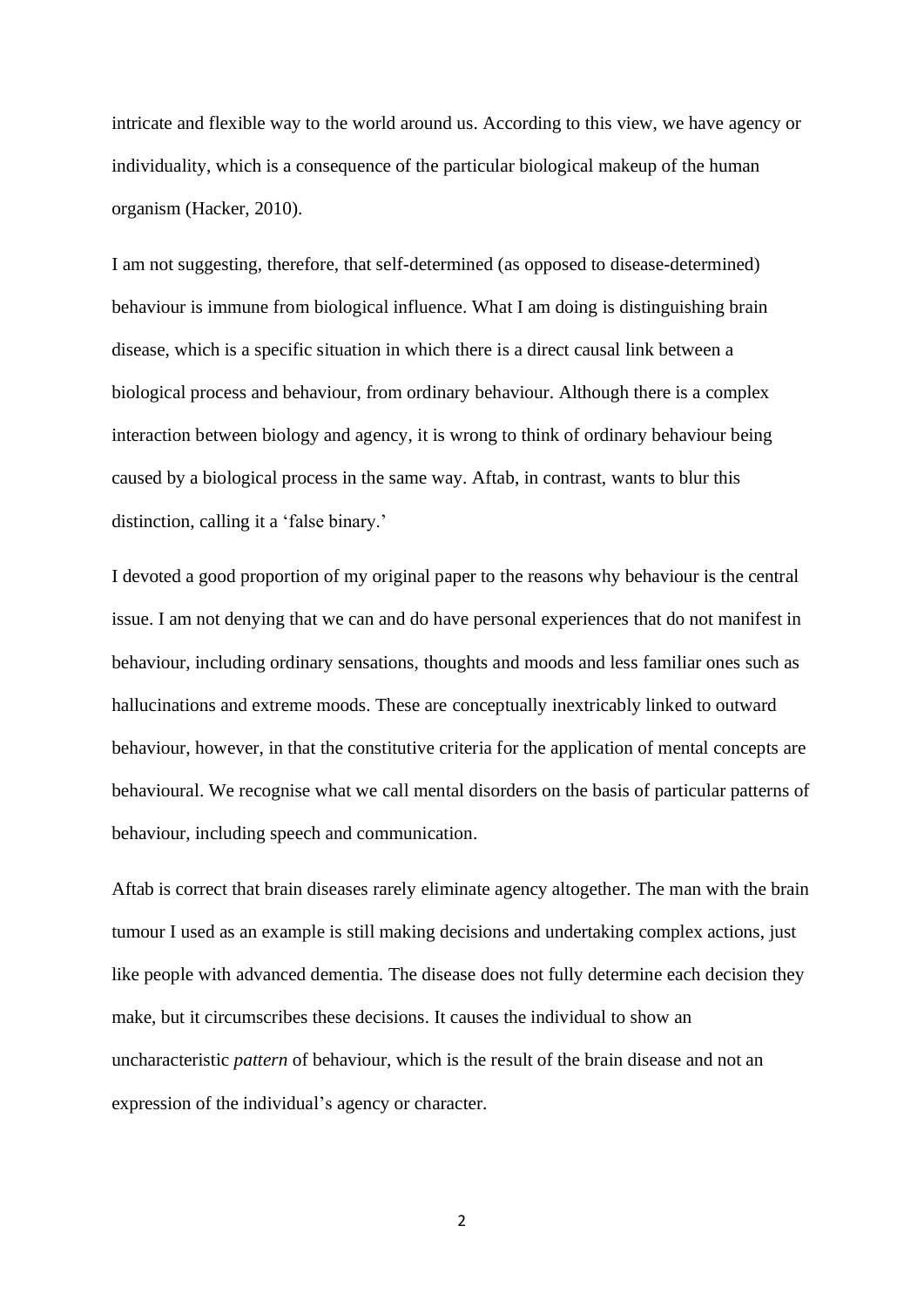To the extent that a behaviour, or pattern of behaviour, is caused by a biological mechanism, it is not intentional or meaningful. Something that is produced by a biological process cannot simultaneously be 'caused by' psychological factors (incidentally reifying the 'psychological' and speaking of it as a 'cause' is part of the conceptual confusion, as I explained in the original paper). Biological processes do not have meaning. They are 'governed by predictable regularities which… have nothing to do with the desires and purposes of individual human beings' (Moncrieff, 2020, P 173).

Although Aftab dismisses it as 'semantic', much hinges on what is meant by 'cause,' and on the nature of the relationship between ordinary behaviour and biology. We are organisms with certain sorts of bodies that have physiological needs and appetites, including hunger, pain and sexual desire. These physiological states are different from meaningful states like beliefs, emotions and moods, however, although meaning may be superimposed onto physiological states, as when we love or care about the object of our sexual desire. Physiology influences our ordinary behaviour in complex and varied ways.

Anxiety, for example, is a normal feeling that arises in response to a situation we find challenging or threatening. When we experience anxiety, physiological changes occur that are part of what we think of as the 'feeling' of anxiety. Anxiety is not initiated by the individual; people do not chose to feel anxious. But it is not caused by our physiology either. Anxiety, like other emotions, is a meaningful response to our environment- it occurs because of our intelligent evaluation of a situation. The way people behave when they are anxious is influenced by the physiological changes that accompany anxiety - difficulty concentrating due to increased arousal, for example. Yet the behaviour arises from the individual and expresses the individual's beliefs and inclinations. It is not adequately accounted for by the physiological reaction.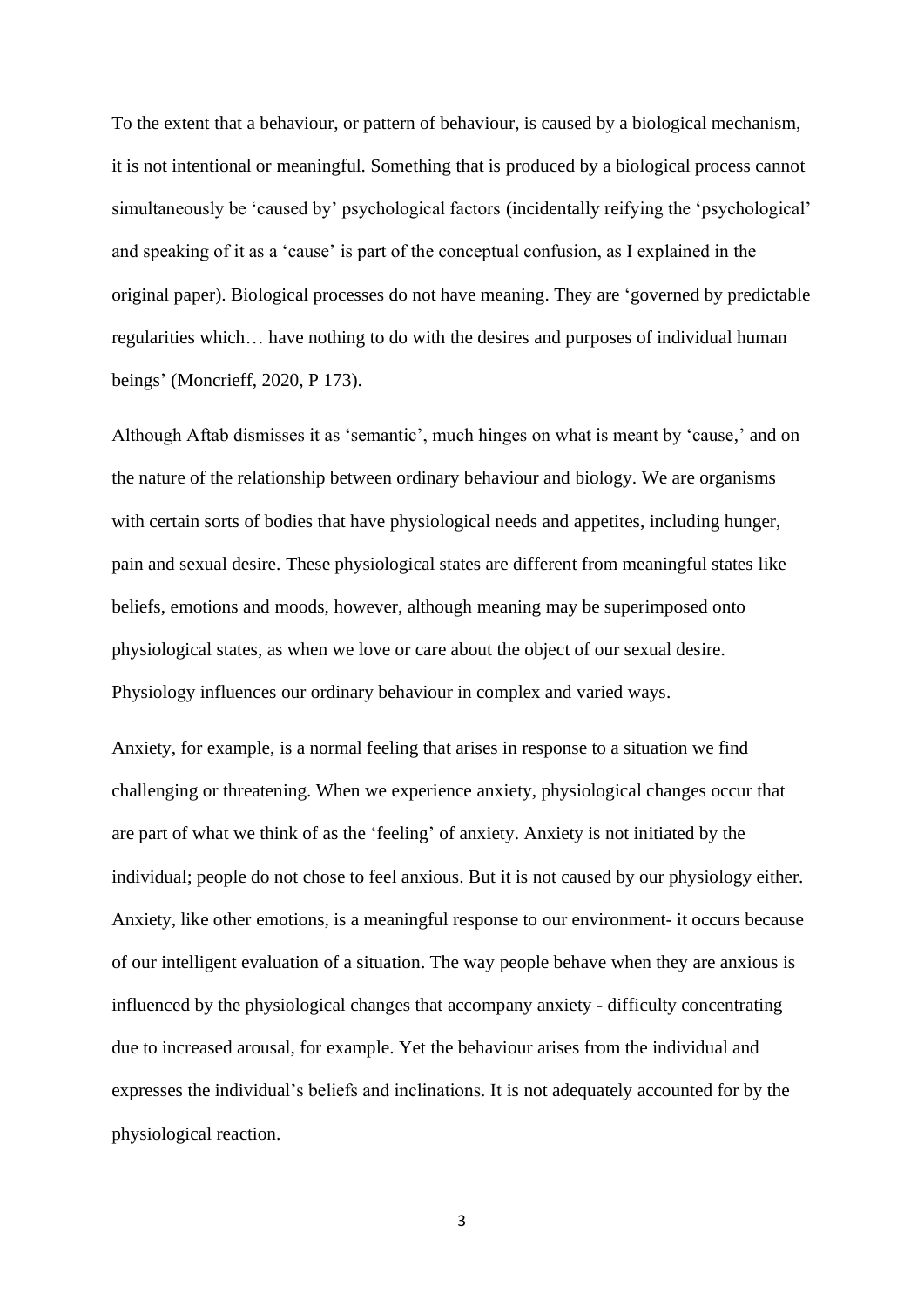People have different proclivities to anxiety and varying capacities for managing their feelings. This variation may be determined in part by our genes and also by our past experiences. This complex relationship between our physiology and our behaviour and the variation between individuals is all part of the nature of ordinary behaviour. It is different from the relationship that pertains between a brain disease and the behaviour that results from it.

Thus, although our biological make-up may influence our behaviour, it does not *cause* it in the way that the brain tumour causes the abnormal sexual behaviour in the example I used, or the way that dementia changes behaviour. In the case of a brain disease, there is a direct mechanical link between the disease, and its impacts on the structure or function of the brain, and the resulting behaviour. In contrast, ordinary, intentional behaviour comes from the person. It is a manifestation of the individual's character, that is of their tendencies, susceptibilities, values and purposes. Ordinary behaviour is realised through neurological and physiological mechanisms, and may be impacted by them, but it is not initiated by them or attributable to them.

Even if you want to think of people as having organically determined predispositions to certain inclinations, such as Aftab's idea that 'ordinary' paedophilic behaviour is partially determined by 'functional configurations of neurological mechanisms' (a contentious proposition), we still want to distinguish between this and paedophilic behaviour *caused* by a brain tumour. We might find a neurological network that predisposes people to touch other people's breasts uninvited, for example, but we would still want to distinguish most incidents of such behaviour from the disinhibited behaviour that can be caused by a neurological disease or a brain injury.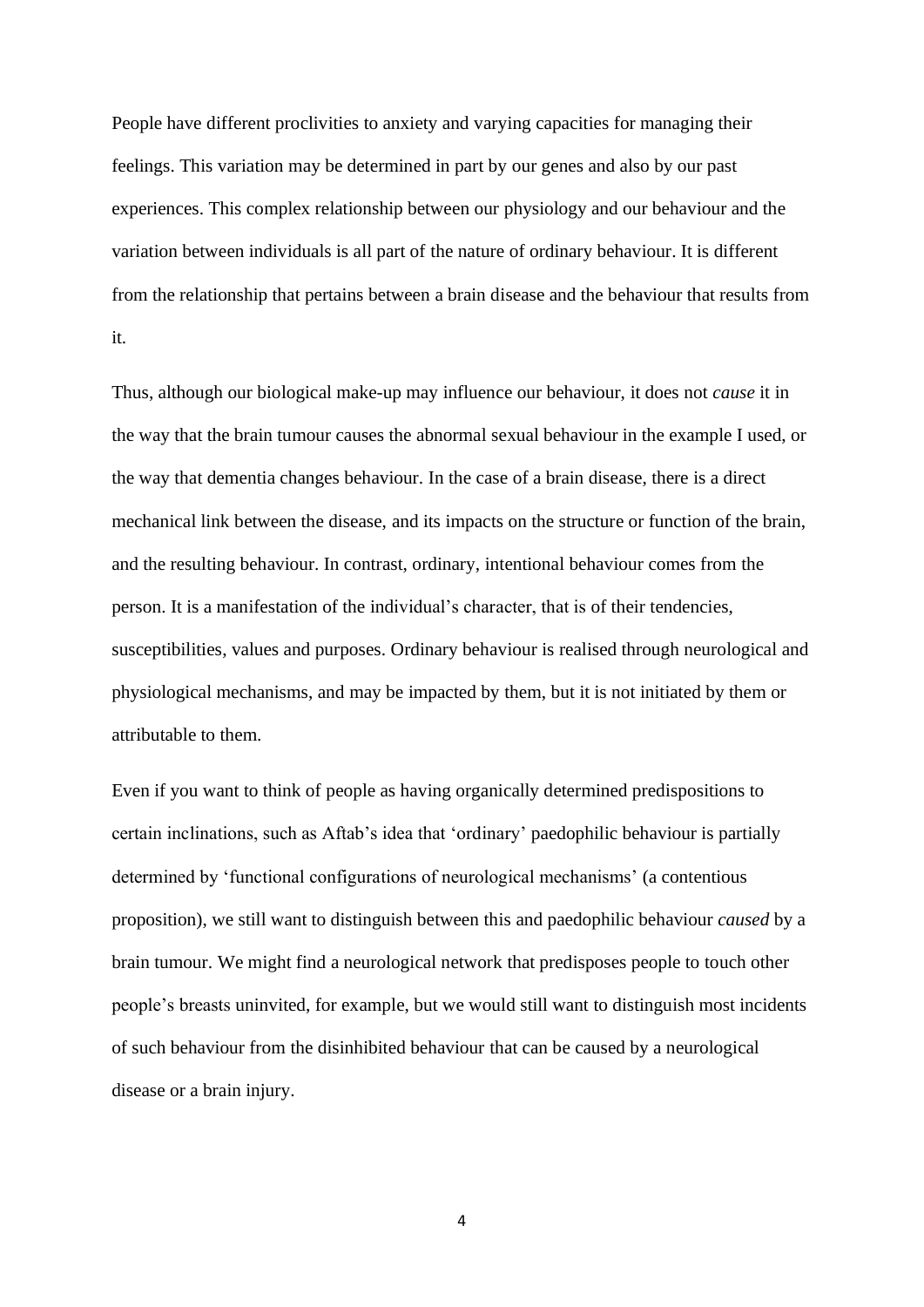As I said in the original paper, it is perfectly coherent to argue that mental disorders are brain diseases that are different from ordinary behaviour, although there is little evidence or justification for this position. It is common, though in my view incoherent, to argue that all behaviour is causally determined by neurological events, and that human freedom, rationality and responsibility are simply illusions.

It is not clear what view Aftab is espousing, but I think he wants to straddle the two positions, and argue that although mental disorders are not fully fledged brain diseases, they are different from ordinary behaviour, too, in that they are more strongly determined by biological mechanisms. If this is the case, he needs to specify how the relationship between mental disorders and biology is different from the complex relations between biology and ordinary behaviour. If he is suggesting that mental disorders, along with some other situations (possibly those characterised by compulsion, including paedophilia) are distinctive because there is a direct causal association between a specific neural 'configuration' and the mental state or behaviour, then it seems to me he *is* conceptualising them as brain disease. If the association is not causal and specific, then it is not clear how it can be distinguished from the ways in which ordinary behaviour is related to biological and neurological states.

Aftab criticises me for decoupling agency from moral responsibility in relation to mental disorder, though, again, he does not set out his own position. This is indeed a point that needs much fuller exposition. Agency is a complicated concept. In severe cases of mental disturbance, there seems to be agency of a sort, but not necessarily the sort we would credit as rational or 'competent' agency. Yet neither, in my view, is it agency that is simply distorted by a physical process, such as a brain disease, or drug intoxication.

I am grateful to Aftab for enabling me to clarify that psychiatrists need to come off the fence. Psychiatric disorders are either brain diseases or they are variants of ordinary behaviour -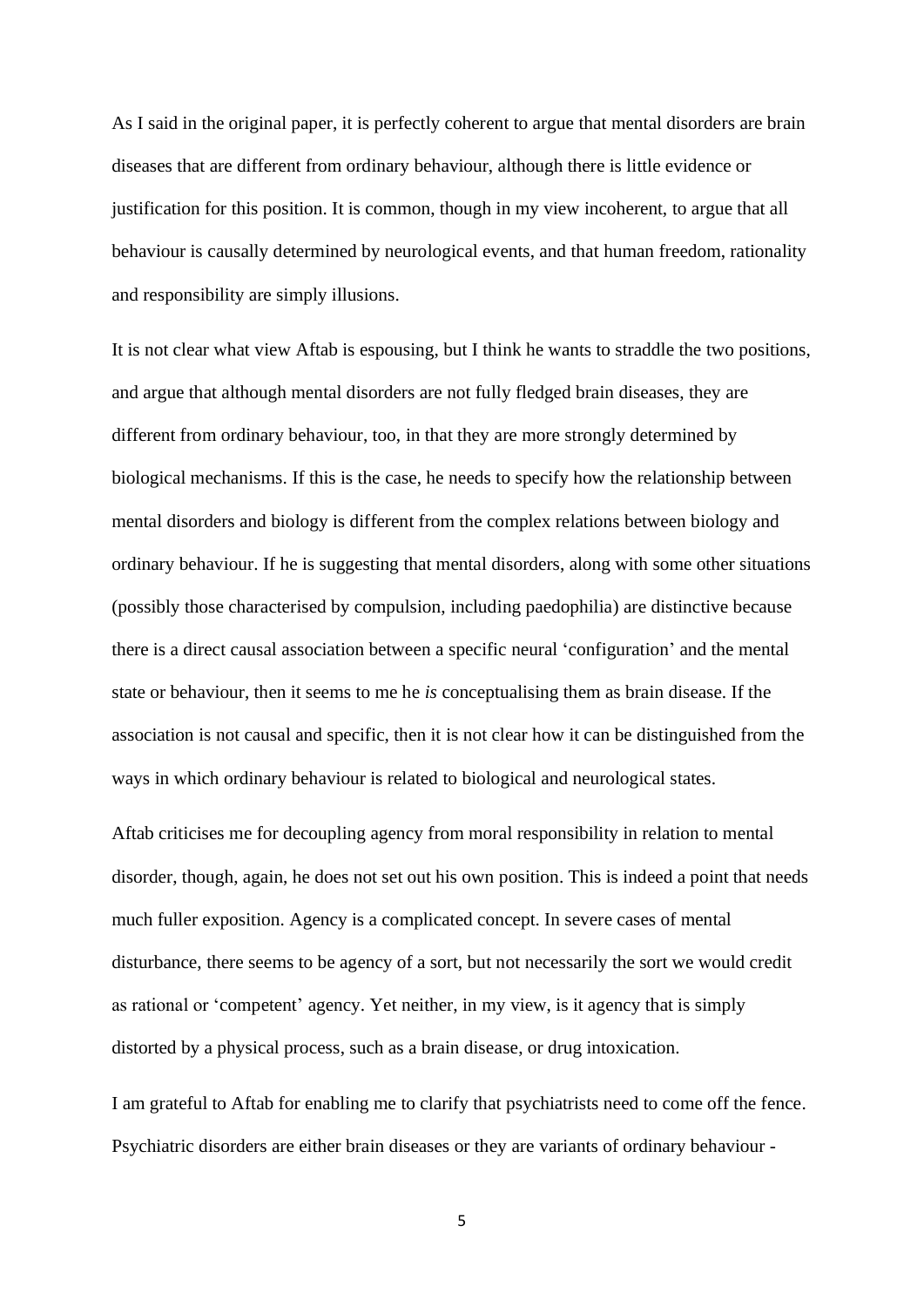'part of the range of ways that human beings live within, and interact with, their world' (Moncrieff, 2020, P 178). No other possibility has been put forward by Aftab or anyone else. People with what we call mental disorders are trying to negotiate their individual circumstances in various human ways. They are not walking representations of 'neurological mechanisms'.

## Acknowledgements

I would like to thank Professor Peter Hacker for generously looking over this paper and advising me on certain points.

## Footnotes

A reference to 'Not in Our Genes' (Rose et al, 1990)

## References:

Aftab, A. (2020). The False Binary Between Biology and Behavior. *Philosophy, Psychiatry & Psychology, 27*.

Hacker, P. M. S. (2010). *Human Nature: The Categorial Framework*. Oxford: Wiley-Blackwell.

Rose, S., Lewontin, R.C., Kamin, L.J. (1990) *Not in Our Genes: biology, ideology and human nature*. London: Penguin.

Moncrieff, J. (2020). "It Was the Brain Tumor That Done It!" Szasz and Wittgenstein on the Importance of Distinguishing Disease from Behavior and Implications for the Nature of